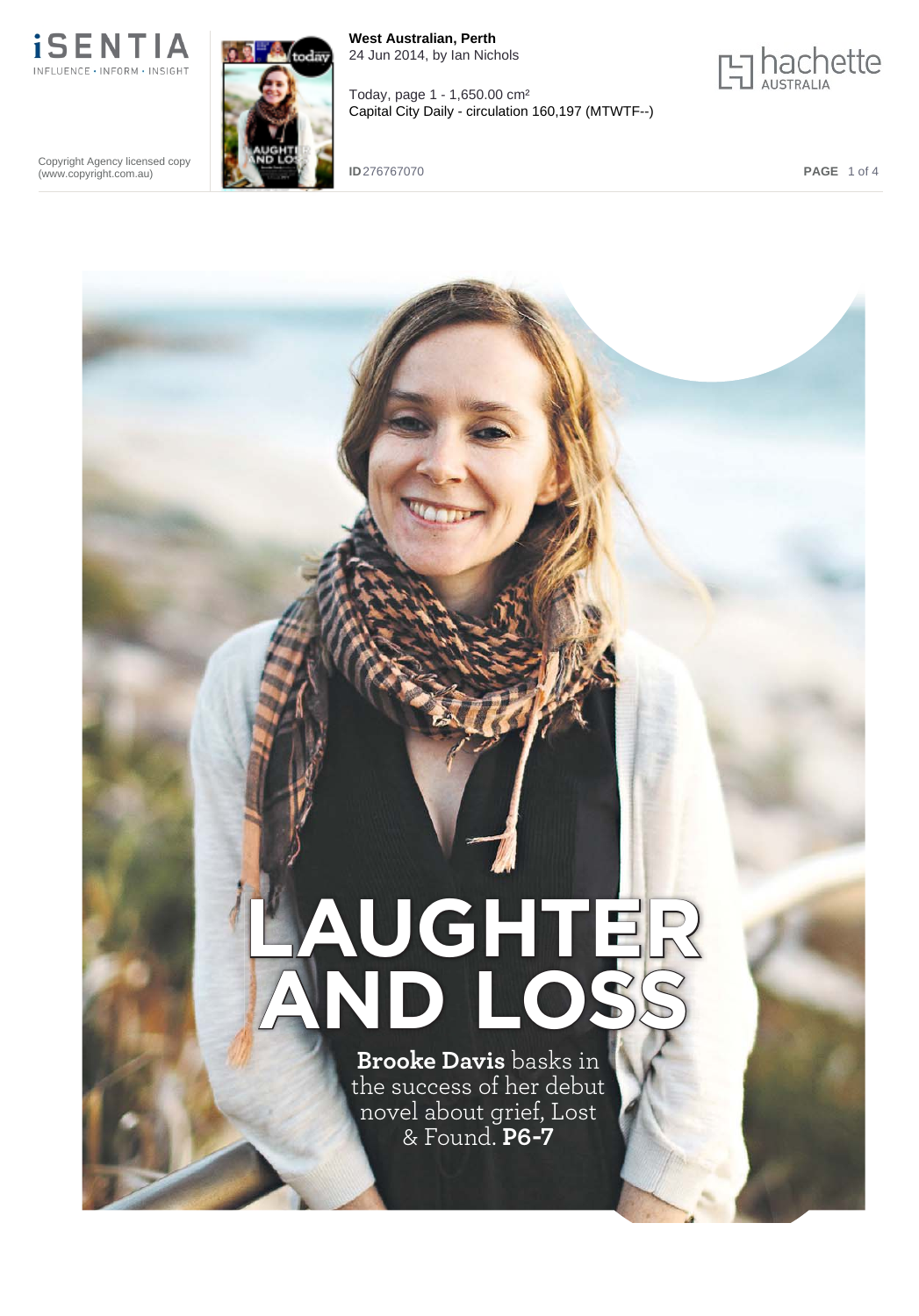

Copyright Agency licensed copy (www.copyright.com.au)



**West Australian, Perth** 24 Jun 2014, by Ian Nichols

Today, page 1 - 1,650.00 cm²

Capital City Daily - circulation 160,197 (MTWTF--)



**ID** 276767070 **PAGE** 2 of 4

## **Fine line between heartbreak and joy**

Brooke Davis' novel explores the grieving process, writes

## **Ian Nichols**

ike the characters in her sensational debut novel Lost & Found, Brooke Davis always seems to be on some sort of journey. The Perth author and bookshop sales assistant found out the manuscript had been picked up by major publisher Hachette when she was on an overseas trip. "I was exhausted after finishing my doctorate, so I took myself off to Canada for a while," she says. "I didn't want to think about the book."

Lost & Found was the product of Davis' doctoral program at Curtin University, which has been producing some very fine writers of late: Yvette Walker's Letters to the End of Love, published last year to critical acclaim and shortlisted for the NSW Premier's Award, came from the same program.

Davis says a friend of hers who was a sales rep for Hachette asked if he could take the book to an editor. "So I gave him a copy. I was three days into my trip when I got an email that they'd read it and loved it. Within a couple of weeks (the contract) was all done. When everything was finalised I went and sat in a bar. I started talking to

people. By the end of the night everyone in the bar had bought me a drink."

The reasons for celebration seem to have grown: Lost & Found caused a sensation at this year's London Book Fair and it's been sold, at last count, to more than 20 countries. This success has meant a great deal to Davis. "The loveliest thing about it is that I can be a full-time writer now. I can say I'm a writer and actually spend time writing and not have to do it in between jobs or before I go to work or go to bed."

Lost & Found is about three people thrown together by circumstances, and who must go on a journey to find the insight they need to understand their lives. There's seven-year-old Millie Bird, whose mother abandoned her in a department store; elderly Agatha Pantha, who hasn't left her house since her husband died seven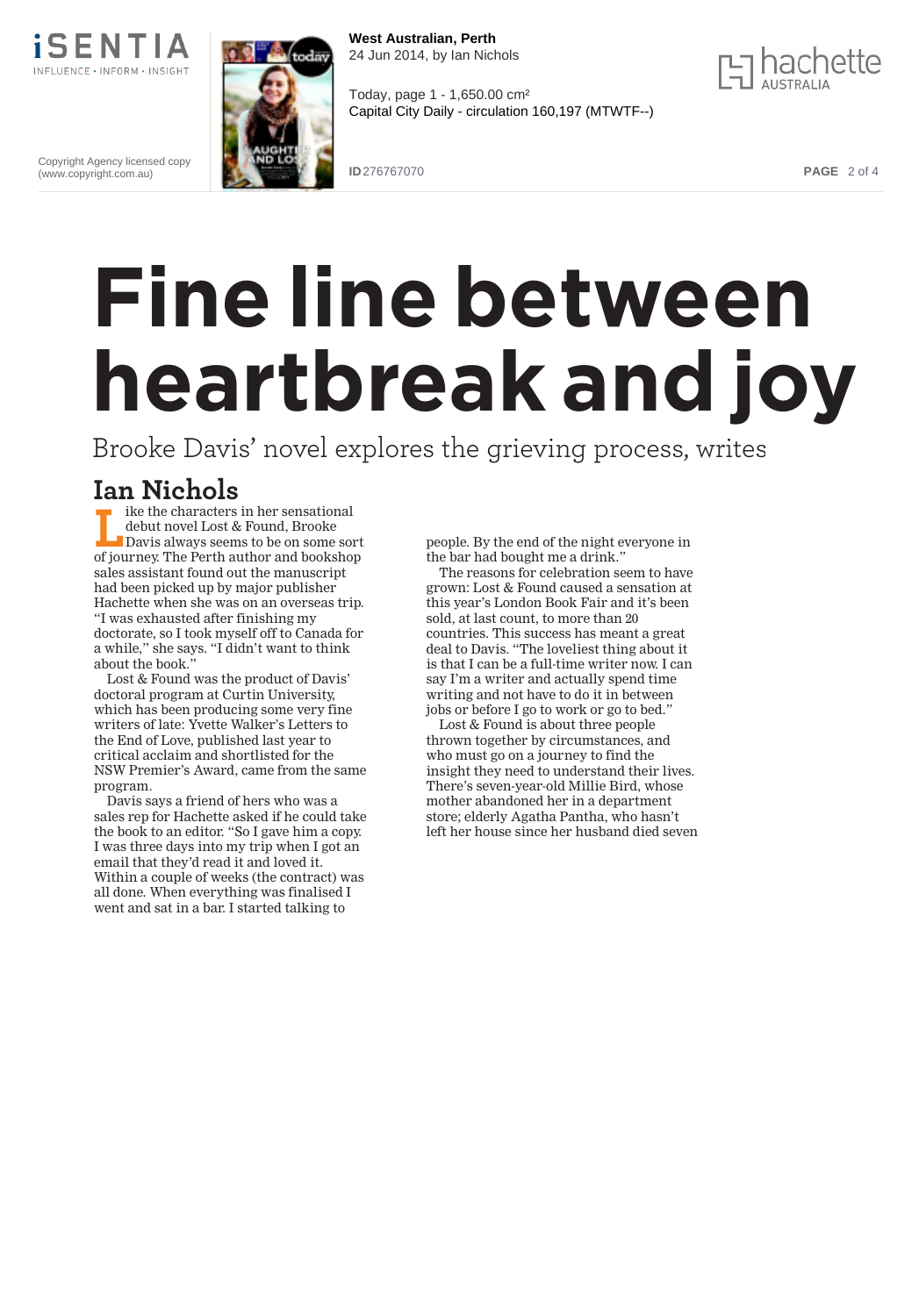

Copyright Agency licensed copy (www.copyright.com.au)

**West Australian, Perth** odāv 24 Jun 2014, by Ian Nichols





**ID** 276767070 **PAGE** 3 of 4

years ago; and the even more elderly Karl the Touch Typist, a romantic escapee from an aged-care nursing home. They must cope with the changes loss has brought to their lives — and try to understand the part death plays in life.

For Millie, that understanding begins with this: "Everyone knows everything about being born and no-one knows anything about being dead." Karl would agree. He'd never talked to Evie, his wife, about her funeral. "Why would he? It was just too hard to get the words out." Agatha



Pantha just sticks to her rigid routine and never goes out. Then they find themselves travelling to Kalgoorlie together on a bus. "It's a book about how people cope with death, the different paths they take," Davis says. The seven years

motif in the book is significant. Davis

found out about her own mother's death in a car accident seven years ago while Davis was travelling in Vietnam. The feelings of loss in part gave rise to Lost & Found.

"The book was a great way to express myself about that time but I don't feel that I'd ever get rid of that," Davis says. "I always want to keep that feeling because it reminds me of my mum when she was alive." As does continuing to drive her mum's old car.

Lost & Found, which Davis says is "very much a work of fiction but about something fundamental to people", took five years to write, five years of constant revision.

"I wrote the first draft and had no idea what was happening by the end. I had to go back and work out the point of it all. I probably wrote 200,000 to 300,000 words to end up with a 60,000-word novel."

The painstaking care that went into the novel is evident in the poetic, economical prose. There is not a word wasted. The narrative bounces from one character to another, revealing their viewpoints and attitudes.

In the hands of a lesser author, this could be distracting or confusing. But Davis handles it with a grace and surety that belies the fact this is her first novel almost. She did write a novel when she was 10. But that was an adventure story and has been lost to time.

In the foreword to Lost & Found, Davis writes: "I wanted to explore what it meant to grieve, not as a process that begins and

g, p g ends and is only about sadness, but as a part of life. As something that we have to work out how to live with, in among everything else there is — the good, the bad, the indifferent."

Even though it is a book that deals with death and grief, it is not sombre or heavy. The characters are too quirky, their solutions to problems too eccentric, the situations and secondary characters too often verging on the fantastic. Rather, it is a novel that dances on the wire between heartache and joy, a delight to the reader in its explorations of the unexpected results of an eccentric road trip.

Davis is currently working on another novel but "it's very early days yet". Certainly, there will be no sequel. "I'm very much done with this book and these characters," she declares.

Given the painstaking way Davis works and the fact that "now I'm a writer, I just don't have enough time to write", the new book may be some time coming.

However long the wait, it'll be worth it.  $\Theta$ 

**Lost & Found** is published by Hachette (\$27). See beaufortstreetbooks.com.au for coming events.